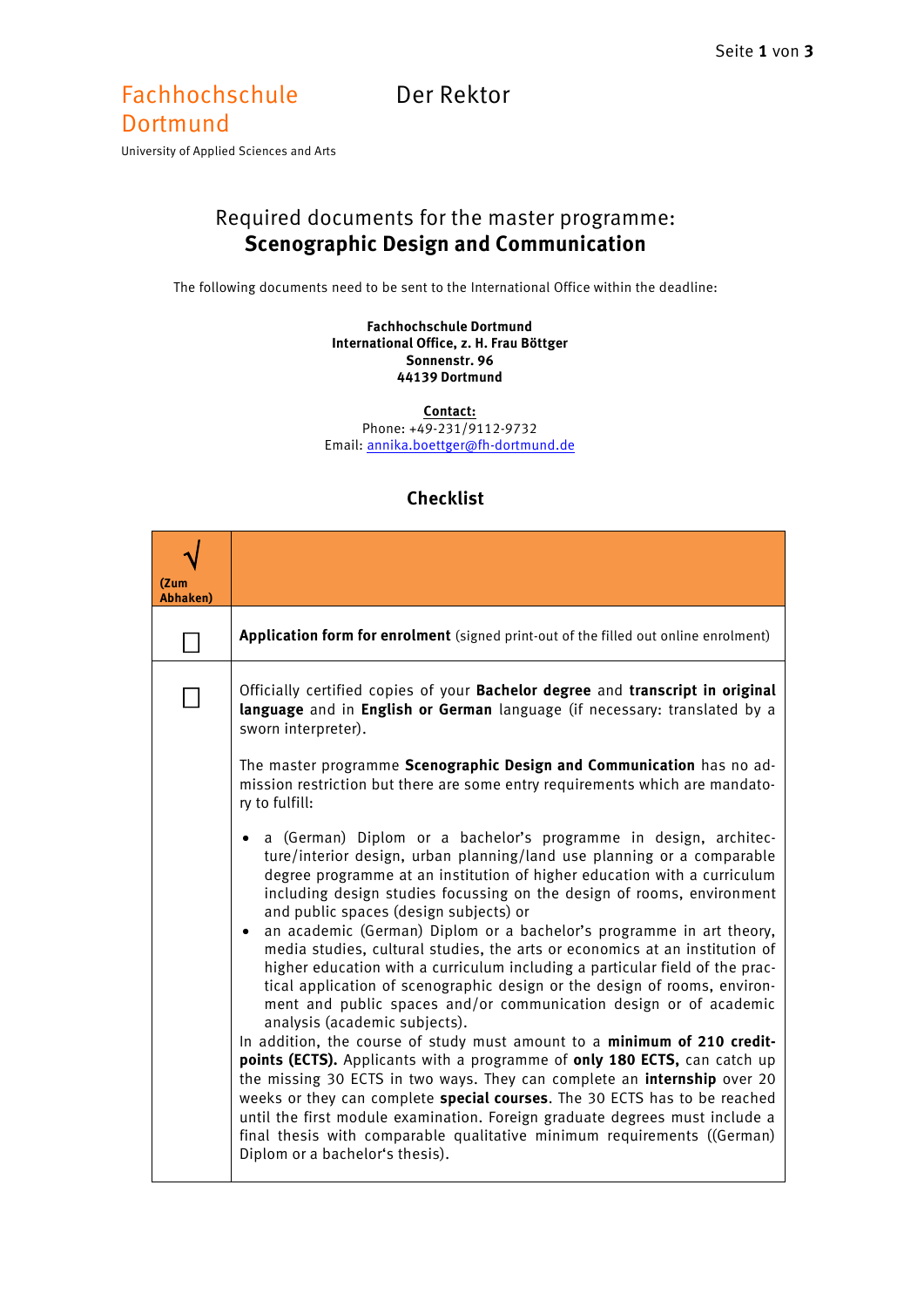| <b>Simple Copy of Passport</b>                                                                                                                                                                                                                                                                                                                                                                                                                                                                                                                                                                                                                                                                                                                                                                                                                                                                                                                                                                                                 |
|--------------------------------------------------------------------------------------------------------------------------------------------------------------------------------------------------------------------------------------------------------------------------------------------------------------------------------------------------------------------------------------------------------------------------------------------------------------------------------------------------------------------------------------------------------------------------------------------------------------------------------------------------------------------------------------------------------------------------------------------------------------------------------------------------------------------------------------------------------------------------------------------------------------------------------------------------------------------------------------------------------------------------------|
| Proof of the successful passed creative artistic aptitude for this study pro-<br>gramme                                                                                                                                                                                                                                                                                                                                                                                                                                                                                                                                                                                                                                                                                                                                                                                                                                                                                                                                        |
| <b>Health insurance</b><br>If you have a German statutory health insurance, please ask your<br>health insurance company to forward proof of your insurance status<br>electronically to Fachhochschule Dortmund in accordance with Sec-<br>tion 199a (2) of the German Social Code, Book V (Sozialgesetzbuch<br>$(SGB V)$ ).<br>If you have a German private health insurance, please request that an<br>electronic notification of exemption from compulsory insurance will<br>be forwarded to Fachhochschule Dortmund. Please request the proof<br>at the health insurance company that has exempted you from the<br>compulsory insurance.<br>Your German health insurance company requires the following ITSG number<br>(Absendernummer) of Fachhochschule Dortmund for electronic reporting:<br>H0002701.                                                                                                                                                                                                                   |
| Proof of payment of the semester contribution fee (transfer details you will<br>find on the last page of the application form for enrolment)<br>Cash payments can be made at all banks (Banken/Sparkassen - not at International<br>Office). Online banking is accepted.                                                                                                                                                                                                                                                                                                                                                                                                                                                                                                                                                                                                                                                                                                                                                       |
| Proof of German or English language skills<br>a) German as the prevailing programme language:<br>For the degree programme with German as the prevailing programme language, proof<br>of sufficient German skills has to be provided. Here you can find a list of all accepted<br>tests: www.fh-dortmund.de/deutschpruefungen<br>b) English as the prevailing programme language:<br>For the degree programme with English as the prevailing programme language, proof<br>of sufficient English skills has to be provided by the applicants. The proof of English<br>skills is officially identified if the applicant can provide proof of one of the following<br>qualifications:<br>TOEFEL-iBT with a minimum of 90 points, the examination must have been<br>1.<br>taken no longer than two years before the application is received<br>IELTS, Academic Level, with a minimum average score of 6.5 points, the ex-<br>2.<br>amination must have been taken no longer than two years before the applica-<br>tion is received. |
| Withdrawal certificate (Exmatrikulationsbescheinigung) of your last university if<br>you have studied in Germany before                                                                                                                                                                                                                                                                                                                                                                                                                                                                                                                                                                                                                                                                                                                                                                                                                                                                                                        |